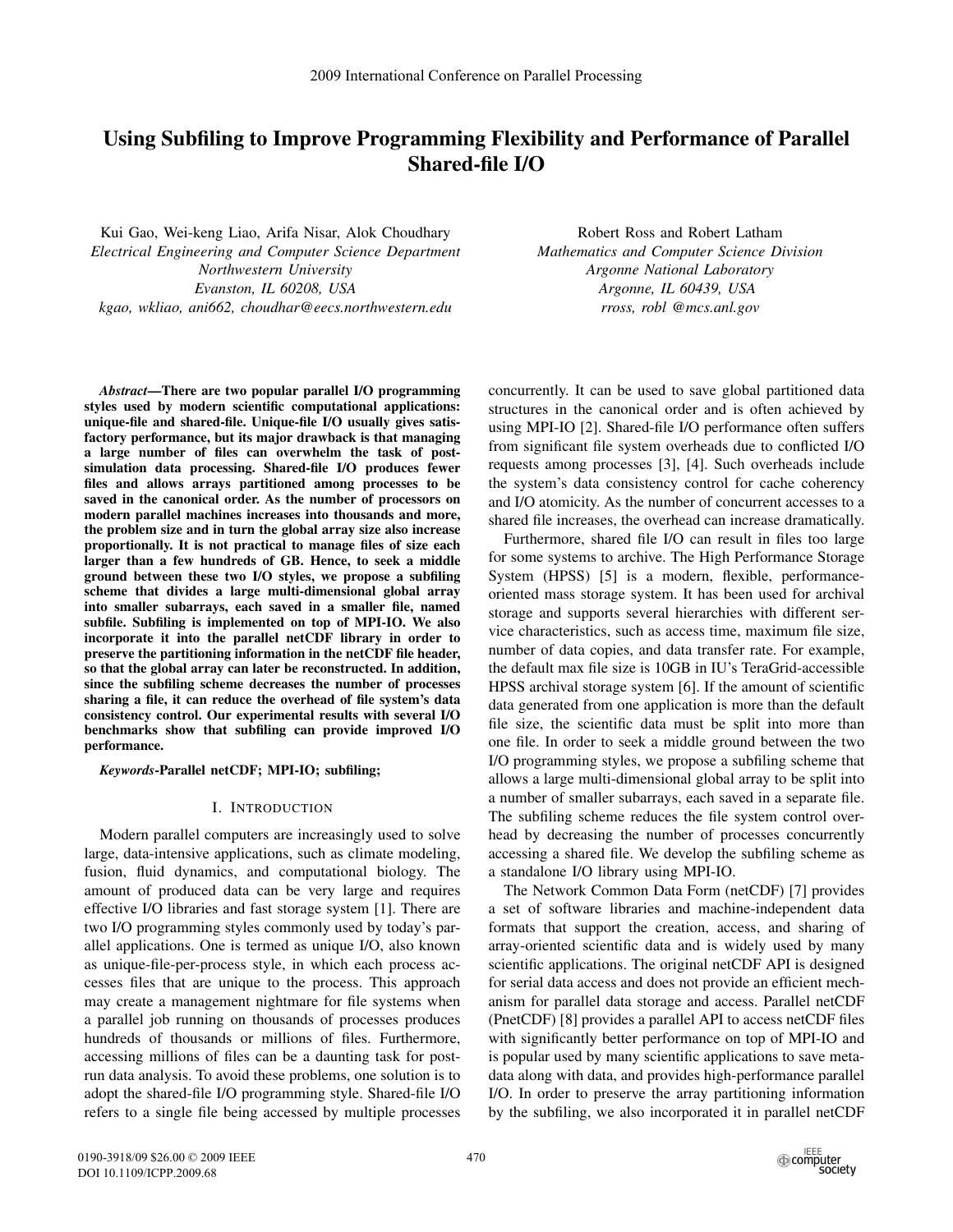(PnetCDF). By saving the subfiling information in the netCDF files, the structure of global arrays can be portably reconstructed. In the standalone library, the data partitioning of a global array among subfiles is user customizable. For instance, a 3D array can be partitioned along one of the three axes. For PnetCDF, the data partitioning is always along the most significant axis and the only customizable parameter is the number of subfiles. Through the subfiling application programming interfaces (APIs), the partitioned global array still appears to users as a single netCDF array and access to it is kept the same as without subfiling. In order to achieve this goal, the subfiling implementation automatically generates the MPI fileviews for each subfile for a given I/O request. Mapping information of a global array to subfiles is stored as netCDF attributes which are duplicated in all subfiles. Each netCDF subfile is self-contained with sufficient information to describe the layout of local array mapped to the global array, including the names of all subfiles and partitioning of each subfile. Therefore, accessing the metadata from one of the subfiles is enough to understand the subfiling structure of a global array.

We evaluate the subfiling scheme using the ROMIO benchmark for collective I/O and two application I/O kernels, FLASH-IO and S3D-IO. We compare the approaches of unique I/O and single shared-file I/O on two parallel file systems, Lustre and GPFS. Our measurements are performed using from 16 to 512 processes. In most of the cases, subfiling performs as expected in between the two I/O approaches. Subfiling can even outperform both approaches when the number of processes becomes large, causing significant increase in the file open cost. For example, up to 239.589% improvement relative to one shared-file I/O was observed on Lustre and 97.654% on Mercury in the 512 process case of ROMIO benchmark. The rest of the paper is organized as follows. Section 2 discusses background and related work. The design and implementation of the subfiling scheme is presented in Section 3. The implementation for parallel netCDF is discussed in Section 4. Section 5 gives the performance results and analysis. The paper is concluded in Section 6. induces at 3D are valid in the time in the time in the share of the state of the state of the state of the state of the state of the state of the state of the state of the state of the state of the state of the state of t

#### II. BACKGROUND AND RELATED WORK

Programming for unique-file I/O usually uses POSIX I/O APIs [9] as illustrated in Figure 1(a). The POSIX standard also defines a set of I/O consistency semantics that have been abided by many modern file systems, such as Lustre [10], IBM GPFS [11], Sun ZFS [12], and SGI XFS [13]. Uniquefile I/O can also be programmed using MPI-IO, which is done by using the MPI COMM SELF communicator in the file open. However, the design goal of MPI-IO is mainly for



# *A. MPI-IO*

MPI-IO inherits two important MPI features: MPI communicators defining a set of processes for performing group operations and MPI derived data types for describing noncontiguous memory layouts [2]. A communicator specifies the processes that can participate in a collective operation for both inter-process communication and file I/O. When opening a file, the MPI communicator is a required argument to indicate the group of processes sharing the file. MPI collective I/O operations require all the processes in the communicator to participate, as shown in Figure 1(b). Independent I/O functions, in contrast, requiring no synchronization. MPI derived data types are also used to describe non-contiguous layouts in file space. A process can specify the visible file ranges by setting its fileview through a derived data type.

# *B. PnetCDF*

Dataset storage, exchange, and access play a critical role in scientific applications. For such purposes, netCDF serves as a software library and self-describing machineindependent data format that supports the creation, access, and sharing of array-oriented scientific data [7]. NetCDF stores metadata in the file header that describes the structures of the arrays and their layout in the file. Additional information, such as user annotations, can also be saved as attributes. Parallel netCDF [8] is developed to support parallel I/O operations and access files exceeding 4GB in size. The PnetCDF library is built on the top of MPI-IO for portability. Its I/O functions take an additional argument of an MPI communicator to indicate the processes participating in the shared-file I/O operations. PnetCDF constructs MPI derived data types to define a process's file view based on its request to a subarray. MPI file hints supplied by the users are passed to the underlying MPI-IO library, so that PnetCDF can take advantage of the I/O optimizations available in MPI-IO.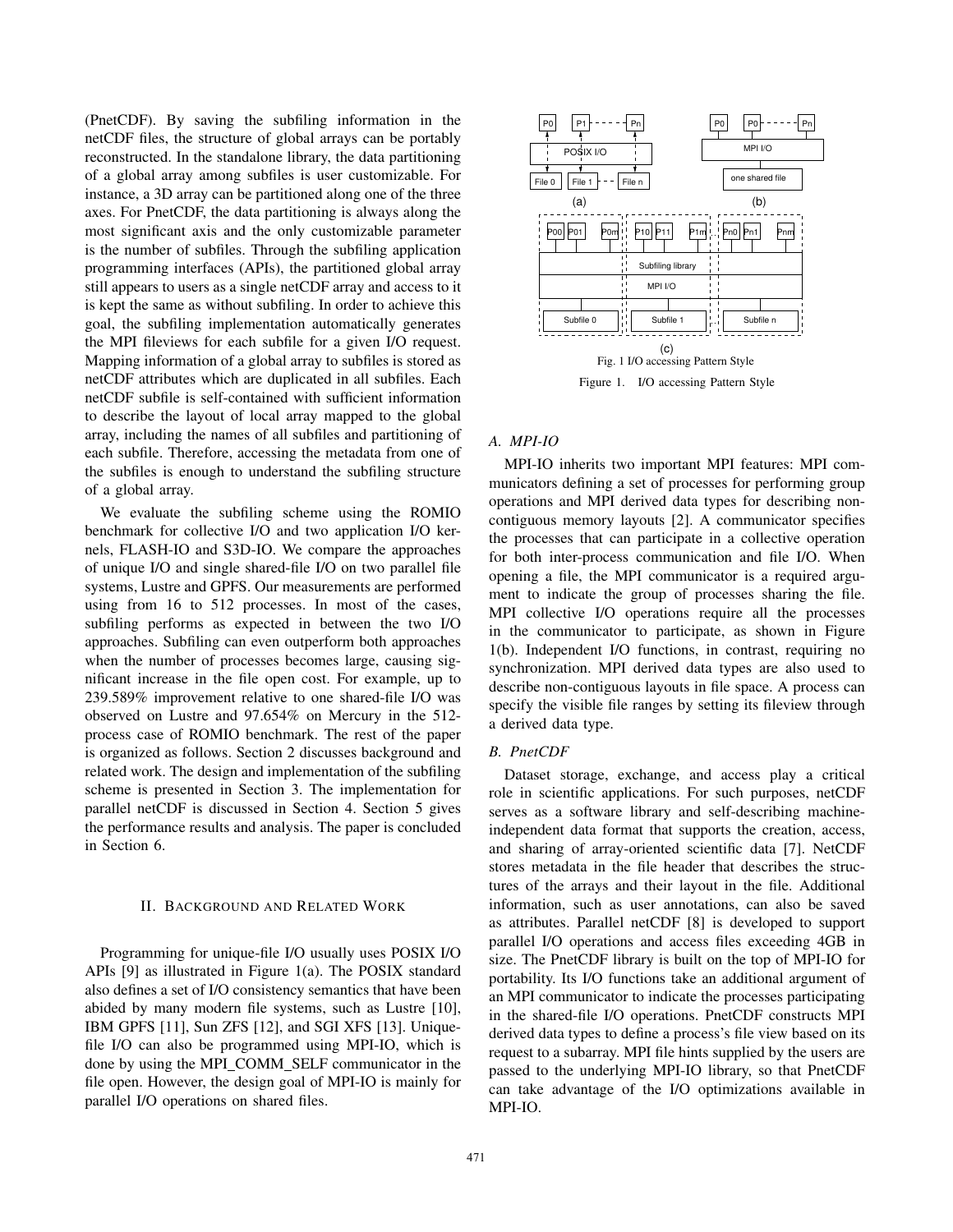There are many optimizations to improve shared-file I/O performance, including two-phase I/O [1], [14], diskdirected I/O [16], server-directed I/O [17], persistent file domain [18], active buffering [19], and collaborative caching [20]. The two-phase I/O has been adopted by ROMIO, a popular MPI-IO implementation developed at Argonne National Laboratory [15]. However, even with these improvements, the shared-file I/O performance is still far from the unique-file I/O. A major obstacle comes from file system locking overhead due to the data consistency control. Such overhead does not exist if a file is only accessed by a unique process. Therefore, reducing the number of processes sharing a file can alleviate lock conflict and improve the performance.

> int subfile\_to\_global\_view(int ndims, int gsizes[], MPI\_Datatype etype, int order, int lengths[], subfile\_struct \*sfp); int local\_to\_global\_view(int ndims, int starts[], int num\_subfiles, subfile\_struct \*sfp); int subfile\_open(char \*filename, int cmode, int subfile\_struct \*sfp); MPI\_Datatype etype, void \*buf); int subfile\_write(subfile\_struct \*sfp, int count, int subfile\_read(subfile\_struct\*sfp, int count, MPI\_Datatype etype, void \*buf); int subfile\_close(subfile\_struct \*sf); Figure 2. API of subfiling scheme on top of MPI-IO

#### III. DESIGN AND IMPLEMENTATION

The subfiling scheme defines a set of APIs, as shown in Figure 2, for users to customize the partitioning of an array among subfiles. The implementation of these APIs is built on top of MPI-IO, as depicted in Figure 1(c).

# *A. Subfiling APIs*

A data structure named subfile\_struct is created to store the information about the subfiling of an array as shown in Figure 3. Used as an argument in the APIs, its contents are filled with the dimensionalities of the array, dimensionalities of subarrays in subfiles, and the partitioning order. The subfile partitioning order specifies the dimensions of a multidimension array that are partitioned among subfiles. The partitioning can be done along one or more axes. The partitioning order argument is an integer variable whose values of 1 or 0 in the bit locations indicate if the axis is partitioned or not. For instance, the integer value of 6 (110 in binary bit form) means the partitioning order is along Z and Y axes. Two mapping functions are used to specify the I/O buffer's layout in the subfiles. One is a local-to-global array mapping, which is the same as defining MPI-IO file view. The other defines the mapping from the subarrays in subfiles to the global array, which describes how the global array is split into subfiles. Through these two functions, we can construct a process's file views to each subfile. Given a generic file name in function subfile open(), the subfile

are named by appending with a unique number. A subfile is only opened by the processes that have valid file view to it. Depending on the partitioning, a process may open more than one subfile.



Figure 3. The subfile\_struct structure

# *B. Implementation*

Two additional pieces of subfiling metadata stored in the subfile struct object (as shown in Figure 3.) are MPI file handlers and communicators. Given the global array dimensionality, number of subfiles, and the partitioning order, we first calculate the dimensionalities of the subarrays for each subfile. Conceptually, a subfile is like an MPI process which has a file view mapping from its subarray to the global array. This mapping information is saved in a text file that later can be used to reconstruct the global array. The subarray dimensionalities are also used to calculate a process's file view to each subfile. In other words, a process's local-to-global array file view is decomposed into several local-to-subarray file views, each corresponding to a subfile. Meanwhile, the derived data type describing memory layout of a process's I/O buffer is also decomposed in to several ones, each for a subfile. Once the local-to-subarray mapping is known, the MPI communicators can be created from the group of processes sharing the same subfiles. This approach avoids the processes with zero-length file view for a subfile to open it. Otherwise, if a subfile is opened by all processes, those processes with zero-length file view would wait idly for other process to complete a collective I/O, as MPI collective I/O is synchronous. Therefore, our implementation improves the process efficiency by ensuring a file is only opened by the processes with valid accesses to it.

In function subfile open(), each process calls MPI File open() for the subfiles which have a non-zero length file view, followed by setting the file view through MPI File set view() using the subfile view calculated earlier. Note that one process may open more than one file, if it accesses data across the subfile partitioning boundaries. Similarly, in subfile\_write() or subfile\_read(), each process calls MPI File write all() or MPI File read all() for to access data in the subfiles. At the end, subfile close() closes all subfiles. Figure 4 shows an example for the file views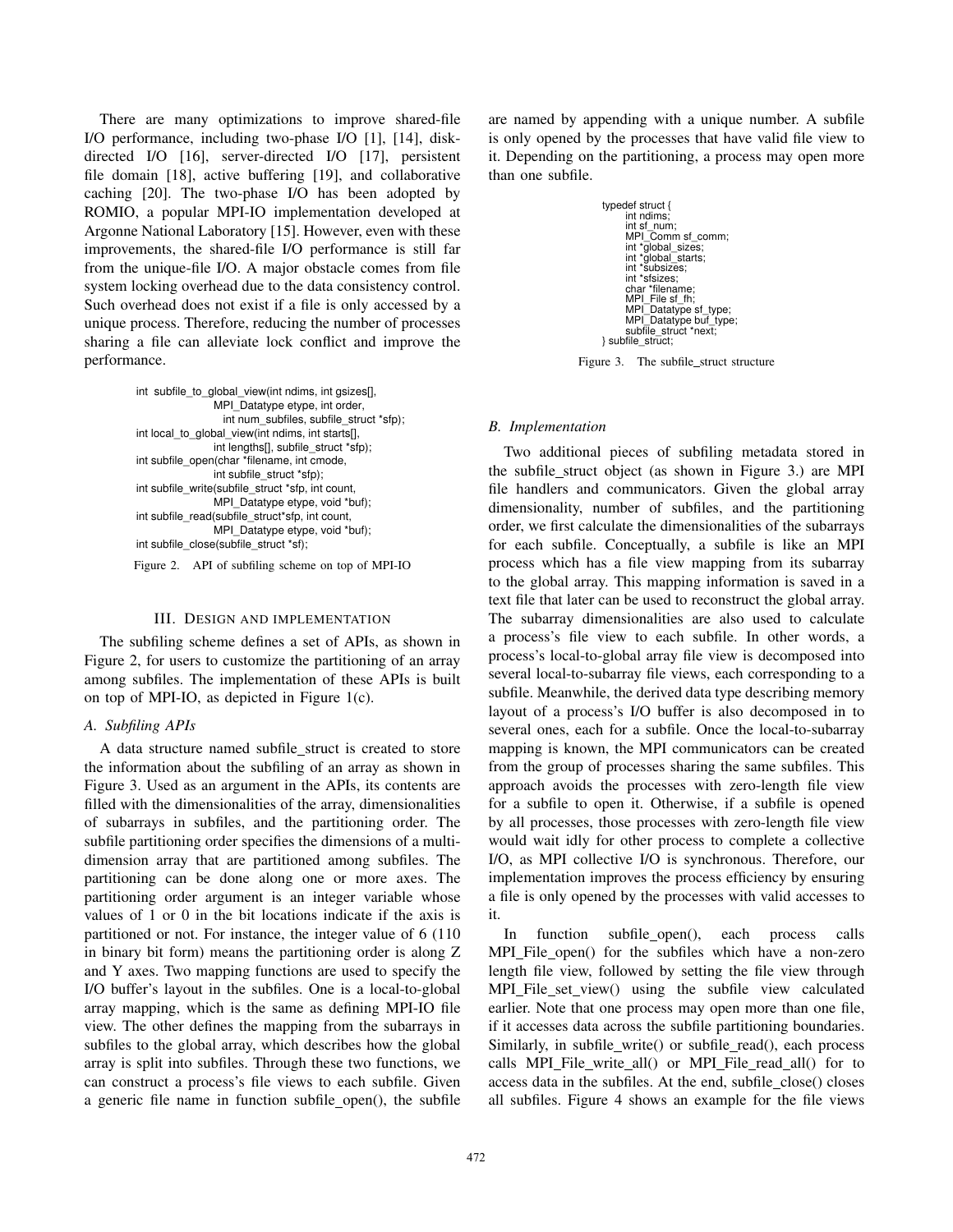

Figure 4. Data partitioning and Mapping

and array mappings used in the subfiling. A 3-D array partitioned among 64 processes and split into 4 subfiles. The mapping of local subarrays to global array is illustrated in Figure 4(a). The global array is partitioned along both Y and Z axes into four subfile datasets, as shown as Figure 4(b). The subfile views are given in Figure 4(c). A new communicator is created for each subfile, which includes only the processes that have an accessible view in the file. Each subfile is opened collectively by the processes in this communicator. Subfiling is in fact a superset of the unique-file and shared-file I/O styles. It can behave like the unique-file I/O if the number of subfiles is equal to the number of application processes. Subfiling is equivalent to the shared-file I/O, when the number of subfiles is set to one.

# IV. INCORPORATING SUBFILING INTO PNETCDF

The stand-alone subfiling library saves the subfiling information in a separate text file, which may not be a favorable strategy. A better choice is to save the metadata together with array data in a self-describing file format, such as netCDF. As parallel netCDF supports parallel I/O, it has been adopted by many scientific applications. Therefore, we augment the PnetCDF functionalities by incorporating the subfiling scheme. The software architecture is shown in



Figure 5. The subfiling component in the pnetCDF software architecture

# *A. Subfiling Attributes*

We define the subfiling metadata as netCDF attributes to the array variable that is partitioned by the subfiling scheme. The names of these attributes have the common prefix "subfiling\_". They include subfiling\_enabled (a flag indicating if subfiled), subfiling\_gndims (number of dimensions in the global array), subfiling gsize (global array size), subfiling\_nfiles (number of subfiles), and subfiling\_porder (partitioning order). There are also attributes describing the subarrays in each subfile, such as subfile name, subarray dimensions, and subarray size. These attributes are duplicated in all subfiles so that reading one subfile is enough to obtain the information about the partitioning of a global array among the subfiles.

The subfiling feature is completely hidden in PnetCDF without adding new APIs and is enabled through two MPI hints: subfiling enabled and subfiling nfiles. Due to the netCDF format and programming characteristics, the array partitioning cannot be as flexible as the stand-alone subfiling library.

## *B. Implementation*

Since arrays saved in a netCDF file must be organized in the canonical order, we limit our subfile partitioning in PnetCDF to along only the array's most significant dimension. The only user controllable parameter is the number of subfiles. To allow subfiling to be enabled on a per variable basis, we add an MPI hint as a new argument of type MPI Info to the variable define API, ncmpi def var(). When defining variables, users can enable subfiling for a variable and disable it for another. Although PnetCDF file create function also takes an MPI hint argument, since subfiling is per variable basis, enabling subfiling at file create time has no effect. The file name supplied by the user is used as a base name for the subfiles. We refer this file as the base file. A subfile name appends the variable name and subfile number to the based name. The base file contains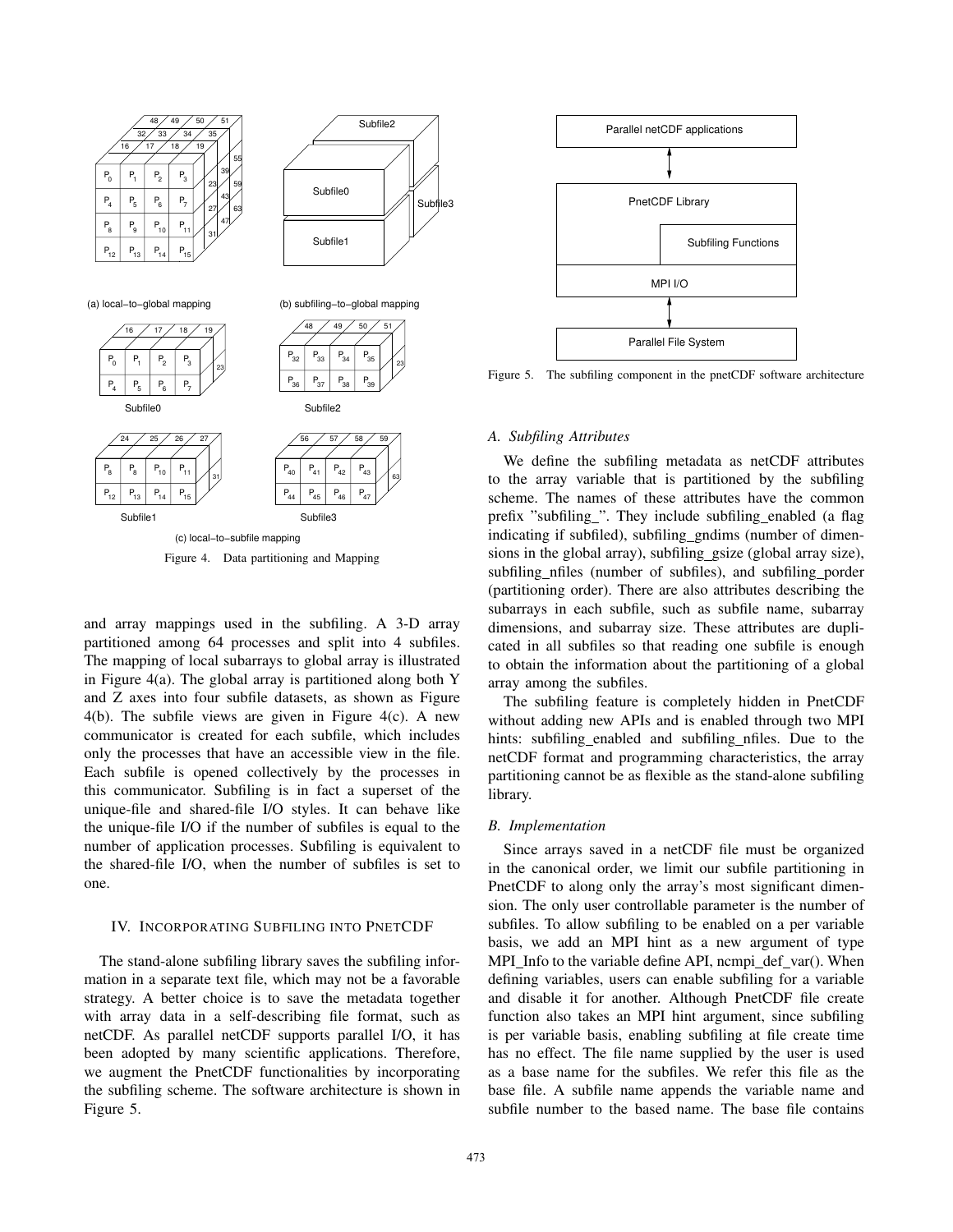all variables that are not subfiled. The subfiling metadata described in Section 2 are saved in the base file as global attributes and in each subfile.

When using the stand-alone subfiling library, a process's file view must be defined before opening the subfiles. The library uses the mappings of local-to-global array and subfile-to-global array to determine the group of processes for each subfile. However, in PnetCDF, a process's file view can only be known when it calls PnetCDF write/read functions. Therefore, in our implementation, the subfiling partitioning, mapping, MPI communicator creation, and file opening are all carried out in the write/read functions. All subfiles are closed before the function returns.

During read operations, the root process retrieves the subfiling metadata from the base file and broadcasts to all other processes. Each process uses this information to construct its file view for each subfiles. MPI communicators are also created based on the same information. Subfiling implementations are transparent to users.

An example program that enables subfiling for one variable is given in Figure 6. Lines 1 and 2 create an MPI hint. Line 3 creates the base netCDF file. Line 4 defines a variable and uses the MPI hint to enable subfiling for this variable. Line 5 declares the end of variable/attribute define mode. Line 6 writes the variable and Line 7 closes the base file.

```
1. MPI_Info_set(sf_into, "subfiling", "enable");
2. MPI_Info_set(sf_info, "subfiling_nfiles", "4");
3. ncmpi_create(comm, filename, mode,
                null_info, ncid);
4. ncmpi_def_var(ncid, type, ndims, dimids, varid, sf_info);
5. ncmpi_enddef(ncid);
6. ncmpi_put_vara_all(ncid, varid, starts, counts, buf); 
7. ncmpi_close(ncid).
```
Figure 6. Example of using subfiling scheme in PnetCDF

# V. EXPERIMENTAL RESULTS

The performance results of the subfiling scheme were collected from two parallel machines: Mercury at the National Center for Supercomputing Applications (NCSA) and Franklin at Lawrence Berkeley National Laboratory. Mercury is an IA-64 Linux cluster with 887 nodes where each node contains two Intel 1.3/1.5 GHz Itanium II processors sharing 4 GB of memory. Mercury is using Myrinet interconnected network and the GPFS parallel file system. On this system, GPFS has 54 I/O servers. Franklin is a 9660 node SuSE Linux cluster where each node contains two 2.6 GHz dual-core AMD Opteron processor with a theoretical peak performance of 5.2 GFlop/sec. Each compute node has 4 GBytes of memory. The parallel file system on Franklin is Lustre [10] with 80 I/O servers in total.

We evaluate and compare the performance of subfiling with the unique-file and shared-file I/O. We first define  $\beta$ = nproc/nsubfile as the parameter to indicate the ratio of number of processes sharing a subfile. For performance evaluation, we use three benchmarks: a three-dimensional

block I/O test named coll\_perf from the PnetCDF test suite and two application I/O kernels, FLASH-IO and S3D-IO. We measured the performance of all benchmarks by timing the MPI-IO open, write, and close functions separately. The I/O bandwidth numbers were obtained by dividing the aggregate I/O amount by the total run time measured from the beginning of file open until after file close.

# *A. PnetCDF Collective I/O Test*

Based on the collective I/O test program from ROMIO test suite, PnetCDF test suite contains a program named coll perf.c using a three-dimensional block-partitioning pattern. We chose this test to report boh the write bandwidths for unique-file, one shared-file, and subfiling I/O methods. The partitioning of data is done through the assignment of a number of processes on each Cartesian dimension. In our experiments, we set the subarray size in each process to 256 x 256 x 256 4-byte integers.

Figure 7 and Figure 8 show the results for using the unique-file I/O, one shared-file I/O, and subfiling method with  $\beta = 8$  and  $\beta = 16$ . The subarry in each subfile is of size 512x512x512 and 512x512x1024, when  $\beta = 8$  and 16, respectively. On Lustre, the two subfiling methods perform as expected in between the unique-file and shared-file methods. However, on GPFS, the two subfilings outperform the other two I/O methods when the number of processes is very large. The unique-file I/O has a significantly higher open cost than the subfiling on GPFS. The performance improvement is attributed to the reduced file system control overhead due to the decreased number of processes concurrently accessing a subfile.

### *B. FLASH I/O Benchmark*

The FLASH I/O benchmark suite [22] is the I/O kernel of a block-structured adaptive mesh hydrodynamics code that solves the compressible Euler equations on a block structured adaptive mesh and incorporates the necessary physics to describe the environment, including the equation of state, reaction network, and diffusion [23]. The computational domain is divided into blocks that are distributed across a number of MPI processes. A block is a threedimensional array with an additional 4 elements as guard cells in each dimension on both sides to hold information from its neighbors. There are 24 data variables per array element, and about 80 blocks on each MPI process. A variation in block numbers per MPI process is used to generate a slightly unbalanced I/O load. Since the number of blocks is fixed for each process, an increase in the number of processes linearly increases the aggregate I/O amount as well. We use the PnetCDF version of FLASH I/O in our experiments.

FLASH I/O produces a checkpoint file and two visualization files containing centered and corner data. Checkpoint files are the largest of the three output data sets, the I/O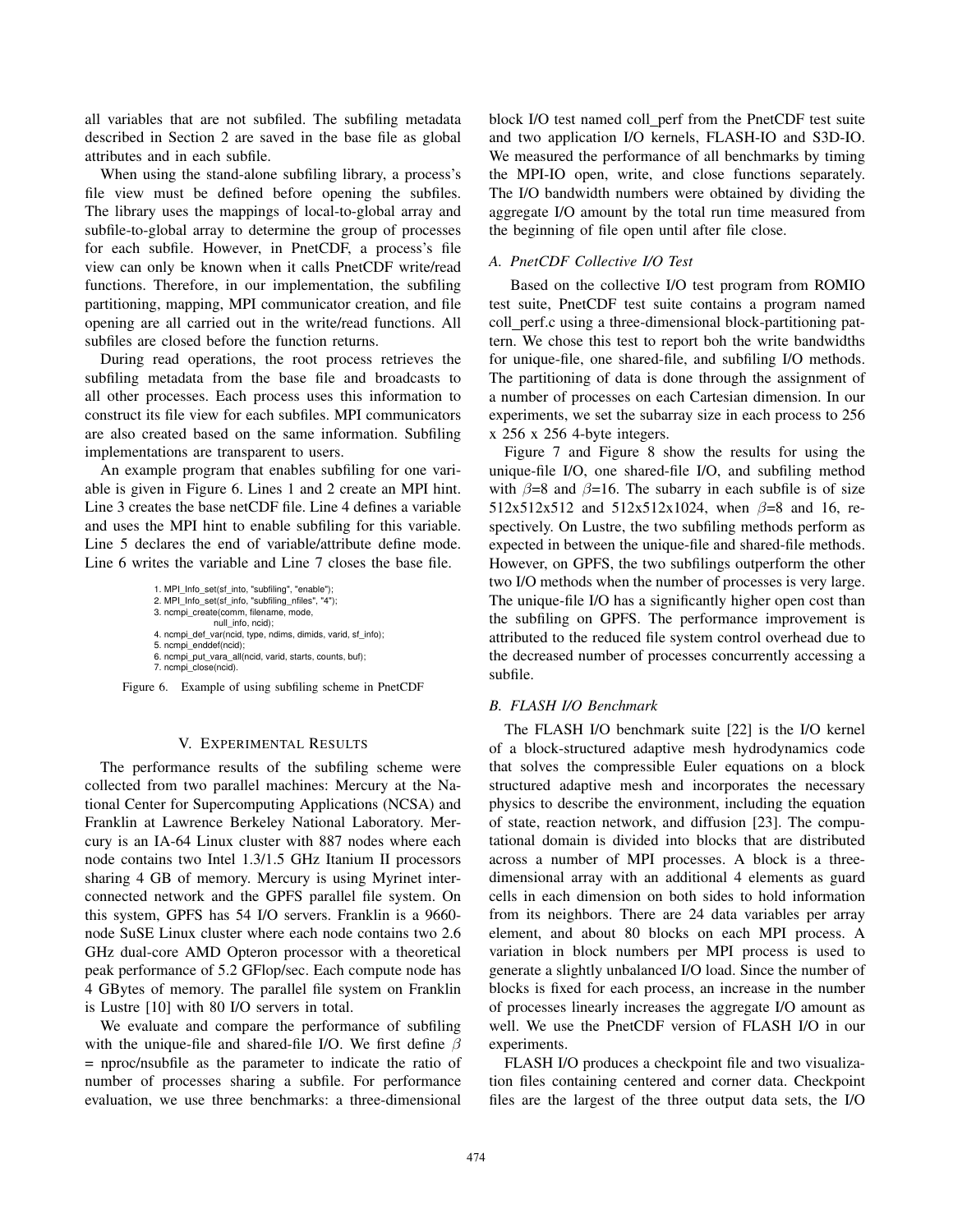time of which dominates the entire benchmark. We set the block size to be 16x16x16, which produces approximately 64 MB of data per process. There are 24 collective write calls, one for each of the 24 variables. In each write operation, every MPI process writes a contiguous chunk of a variable, appended to the data written by the previous ranked MPI process. In our experiments, we only evaluated the performance for writing the checkpoint file. Figure 9 shows the results of unique-file I/O, one-shared-file I/O, subfiling method with  $\beta=8$  and  $\beta=16$ . The two subfiling methods perform as expected in between the unique-file and sharedfile methods.

# *C. S3D I/O Benchmark*

The S3D I/O benchmark is the I/O kernel of the S3D application, a parallel turbulent combustion application using a parallel direct numerical simulation (DNS) solver designed at Sandia National Laboratories [21]. It is parallelized using a three dimensional domain decomposition and MPI communication. Each MPI process is in charge of a piece of the three dimensional domain. A checkpoint is performed at regular intervals, and its data consist primarily of the solved variables in 8-byte three-dimensional arrays, corresponding to the values at the three-dimensional Cartesian mesh points. Each aggregate checkpoint stores four global arrays, which represent mass, velocity, pressure, and temperature, respectively. The mass and velocity arrays are fourdimensional and the pressure and temperature arrays are three-dimensional. All four arrays share the same size for the lowest three spatial dimensions X, Y, and Z, which are partitioned among MPI processes in a block-block-block fashion. The fourth dimension sizes of the mass and velocity data are 11 and 3, respectively, and are not partitioned. In our experiments, we keep the size of partitioned X-Y-Z dimensions a constant 50x50x50 in each process. Thus, each run produces about 15.26 MB of write data per process per checkpoint.

Figure 10 and Figure 11 show the results of uniquefile I/O, one-shared-file I/O, subfiling method with  $\beta=8$ and  $\beta=16$ . When  $\beta=8$ , the subarray in each subfile is of size  $100x100x100$ . When  $\beta=16$ , the subarray size is 200x100x100. Compared to one shared-file I/O scheme, the timing of MPI collective write is effectively reduced by the subfiling scheme. On Lustre, the subfiling's write bandwidths are in between the unique I/O and shared-file I/O, as expected. However, on GPFS, the two subfilings outperform the other two I/O methods. By examining the file open time, the unique-file I/O has a significantly higher open cost than the subfiling and share-file methods. On the other hand, Lustre handles large-scale concurrent file open much better than GPFS and hence the unique-file I/O is still the best. The performance improvement of subfiling scheme over the shared-file I/O is attributed to reduced write time by decreasing the number of processes concurrently accessing each subfile.

# VI. CONCLUSIONS

In this work we propose a subfiling scheme to extend the flexibility of parallel shared-file I/O for large multidimensional arrays to allow split into a number of smaller subfiles. Subfiling's implementation is built on top of MPI-IO. We evaluate its performance under PnetCDF. The subfiling scheme demonstrated it can outperform single shared-file I/O and reduce file open cost by decreasing the number of files opened. Reducing file open cost is important as some parallel file systems may not handle large number of files efficiently.



Figure 7. Write Performance results of ROMIO collective I/O test

# ACKNOWLEDGMENT

This work was supported in part by DOE SCIDAC-2: Scientific Data Management Center for Enabling Technologies (CET) grant DE- FC02-07ER25808, DOE FAS-TOS award number DE-FG02-08ER25848, NSF HECURA CCF-0621443, NSF SDCI OCI-0724599, and NSF ST-HEC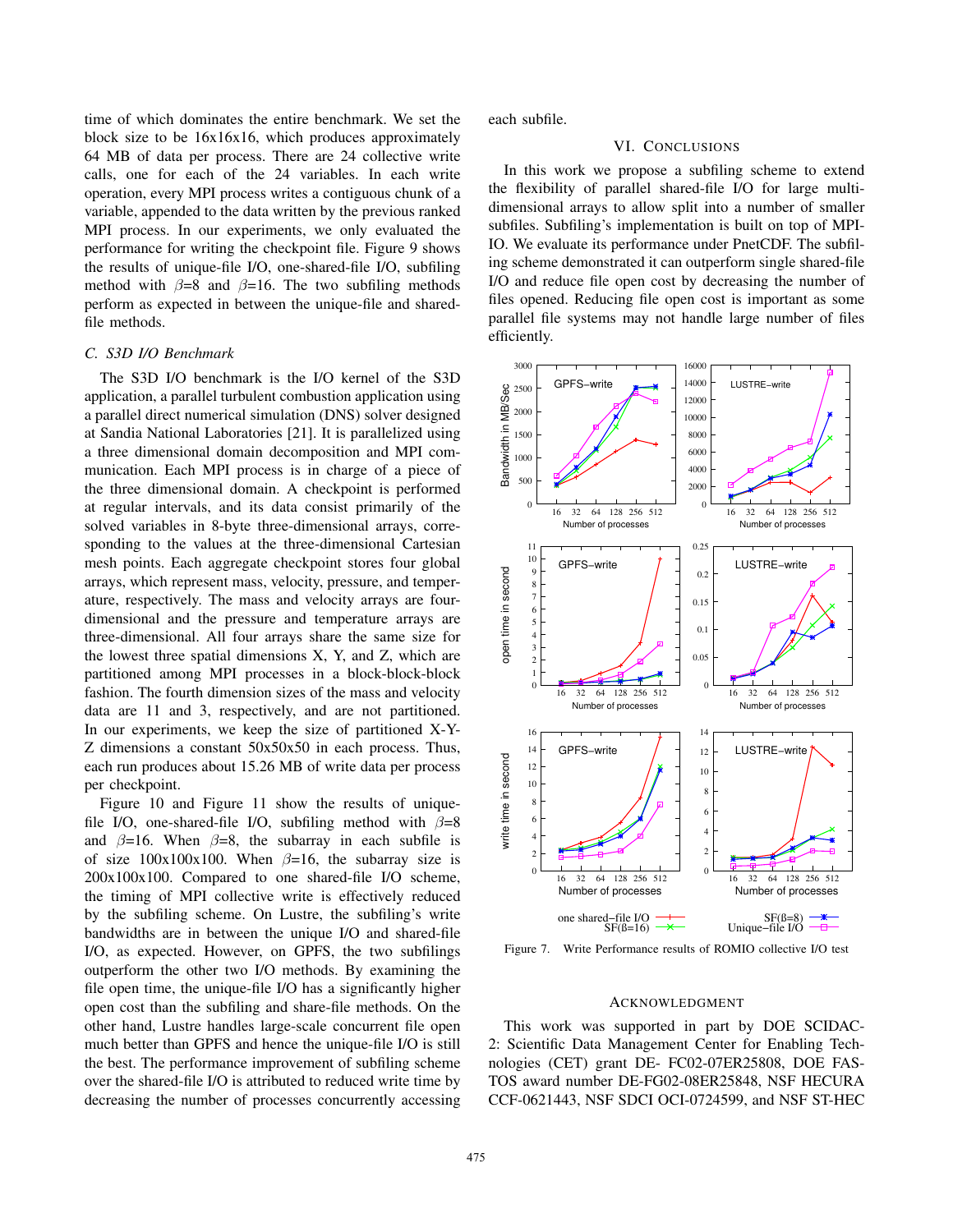

Figure 8. Read Performance results of ROMIO collective I/O test



Figure 9. Write Performance results of FLASH I/O benchmark

CCF-0444405. This work was supported by the Office of Advanced Scientific Computing Research, Office of Science, U.S. Dept. of Energy, under Contract DE-AC02- 06CH11357, and in part by the Office of Advanced Scientific Computing Research, Office of Science, U.S. Department of Energy award DE-FG02-08ER25835. This research used resources of the National Energy Research Scientific Computing Center, which is supported by the Office of Science of the U.S. Department of Energy under Contract No. DE-AC02-05CH11231. This research was supported in part by the National Science Foundation through TeraGrid resources provided by NCSA, under TeraGrid Projects TG-CCR060017T, TG-CCR080019T, and TGASC080050N.

# **REFERENCES**

- [1] R. Thakur and A. Choudhary. An Extended Two-Phase Method for Accessing Sections of Out-of-Core Arrays. Journal of Scientific Programming, 5(4):301, Winter 1996.
- [2] Message Passing Interface Forum. MPI-2: Extensions to the Message-Passing Interface. July 1997. http://www.mpiforum.org/docs/docs.html.
- [3] R. Ross, R. Latham, W. Gropp, R. Thakur, and B. Toonen. Implementing MPI-IO Atomic Mode Without File System Support. In Proceedings of the 5th IEEE/ACM International Symposium on Cluster Computing and the Grid, May 2005.



Figure 10. Write Performance results of S3D I/O benchmark



Figure 11. Read Performance results of S3D I/O benchmark